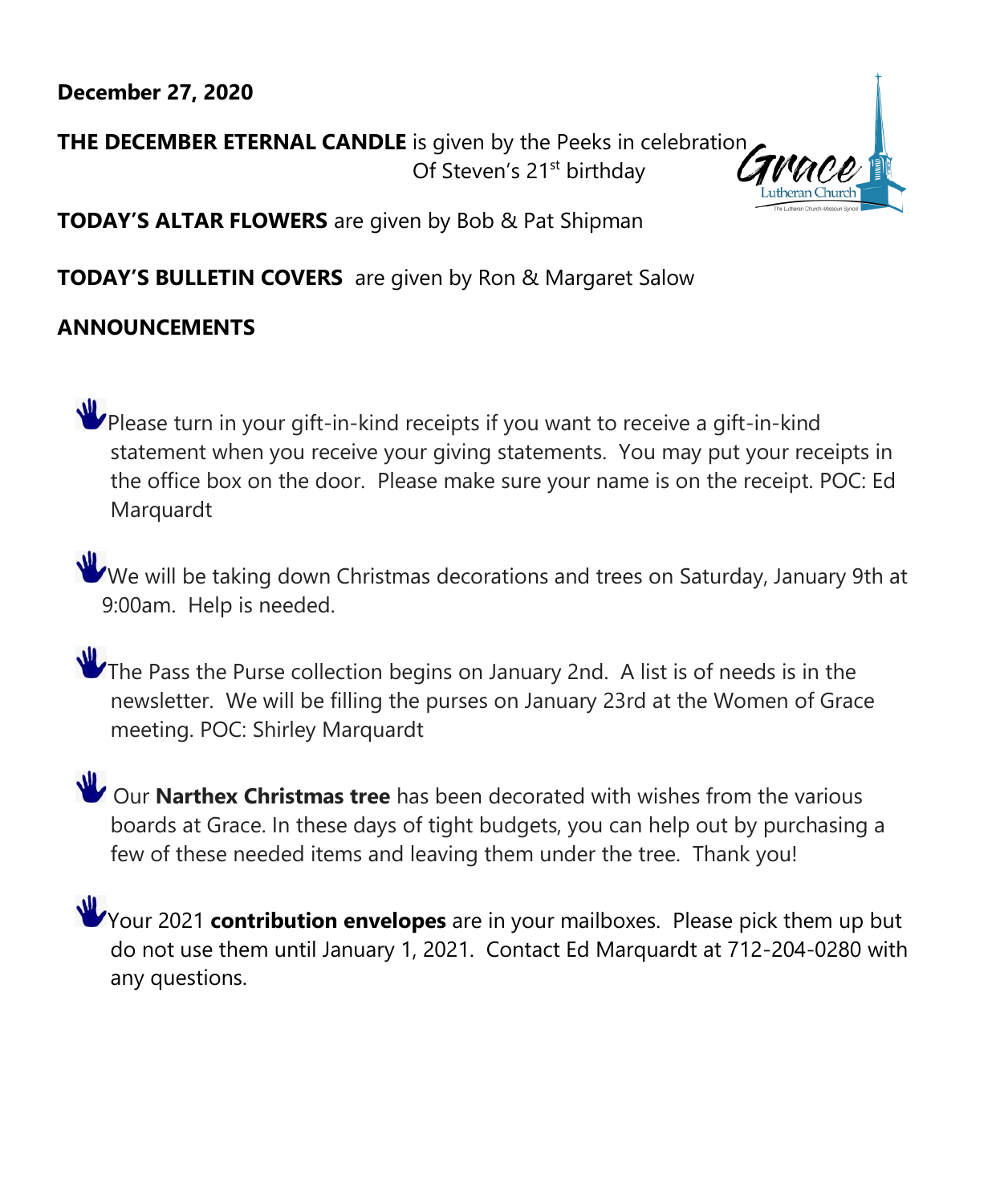### **SERVING SCHEDULE ATTENDANCE:** Dec. 18 & 20: 106

## **December 27**

**Tabulators:** Ed Marquardt Ron & Margaret Salow

**Acolyte**: 8:00: Nora Robinson 11:00: William Miller

**Elder**– Fri.: Dave M. (L), John K. 8:00: Dave M. (L), Charlie M. 9:30: Sammy P. (L), John K. 11:00: George J. (L), Sammy P.

**Altar Guild—** Fri.: Carol Skinner Sunday –Carol Skinner

## **January 3**

**Tabulators:** Ed Marquardt John & Marcia Kinney

**Acolyte**: 8:00: TBD 11:00: TBD

**Elder**– Fri.: John K. (L), Sam S. 8:00: Dave M. (L), Charlie M. 9:30: John K. (L), Sammy P. 11:00: George J. (L), John K.

**Altar Guild— Fri** · TBD Sun. – TBD

# **NOVEMBER INCOME REPORT:** Receipts: \$27,754 Expenses: \$29,045

### **CALENDAR**

- Sun. Dec. 27 8:00, 9:30, 11:00 AM Service of The Word 9:30 AM Adult Bible Study, Sunday School in GH Tue. Dec. 29 9:30 AM Craft Group in GH
	- 7:00 PM AA Meeting in GH
- Fri. Jan. 1 Happy New Year! 10:00 AM Worship Service
- Sun. Jan. 3 8:00, 9:30, 11:00 AM Service of Holy Communion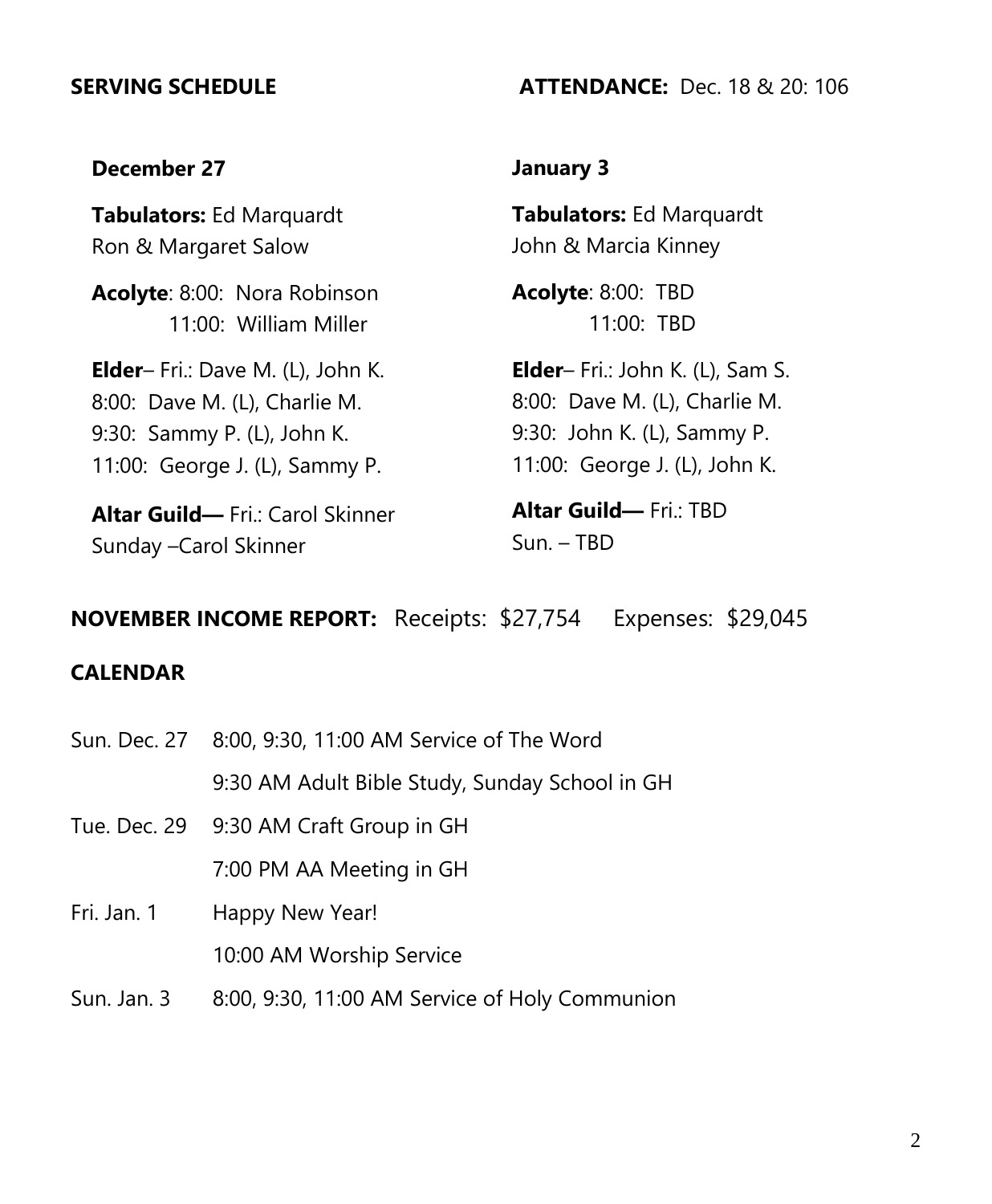# **DAILY BIBLE READINGS**

Sun. Dec. 27 Is. 51:17-52:12, Matt. 2:1-12 Mon. Dec. 28 Is. 52: 13-54:10, Matt. 2: 13-23 Tue. Dec. 29 Is. 55: 1-13, Luke 1: 1-25 Wed. Dec. 30 Is. 58: 1-59:3, 14-21, Luke 1: 26-38 Thu. Dec. 31 Is. 60: 1-22, Luke 1: 39-56 Fri. Jan. 1 Is. 61: 1-11, Luke 1: 57-80 Sat. Jan. 2 Is. 62: 1-12, Luke 2: 1-20 Sun. Jan. 3 Is. 63: 1-14, Luke 2: 21-40

# **PRAYER REQUESTS**

If you would like to place someone on the prayer chain or have a prayer request, you may contact the church office or Deaconess Karen at deaconess@gracesummerville.org

Please be in prayer for members of our congregation receiving cancer treatment. Members include David McElfresh, Donna White, Fred White, Terri Sheldon and Peggy Polomski

12/27: Barbara Watson has asked for prayers for her husband, Michael, who is suffering from COPD.

12/20: Donna Bolen has asked for prayers for her brother, Paul Neff, who is in the hospital with COVID.

12/20: Please pray for Kathy Hein's daughter, who is going through a tough time and could use prayers for comfort and support.

12/20: Congratulations Marquardt family on the birth of a healthy baby girl, Maisie Rene born to Elle and Josiah Beck on Thursday, December 10th.

12/20: Lois Holmquist has asked for prayers for the following: For the congregation of Lamb of God in Flint, MI. Half of their population is down with COVID and several members have lost their lives to the disease. Pray for peace, healing, and comfort for these brothers and sisters in Christ.